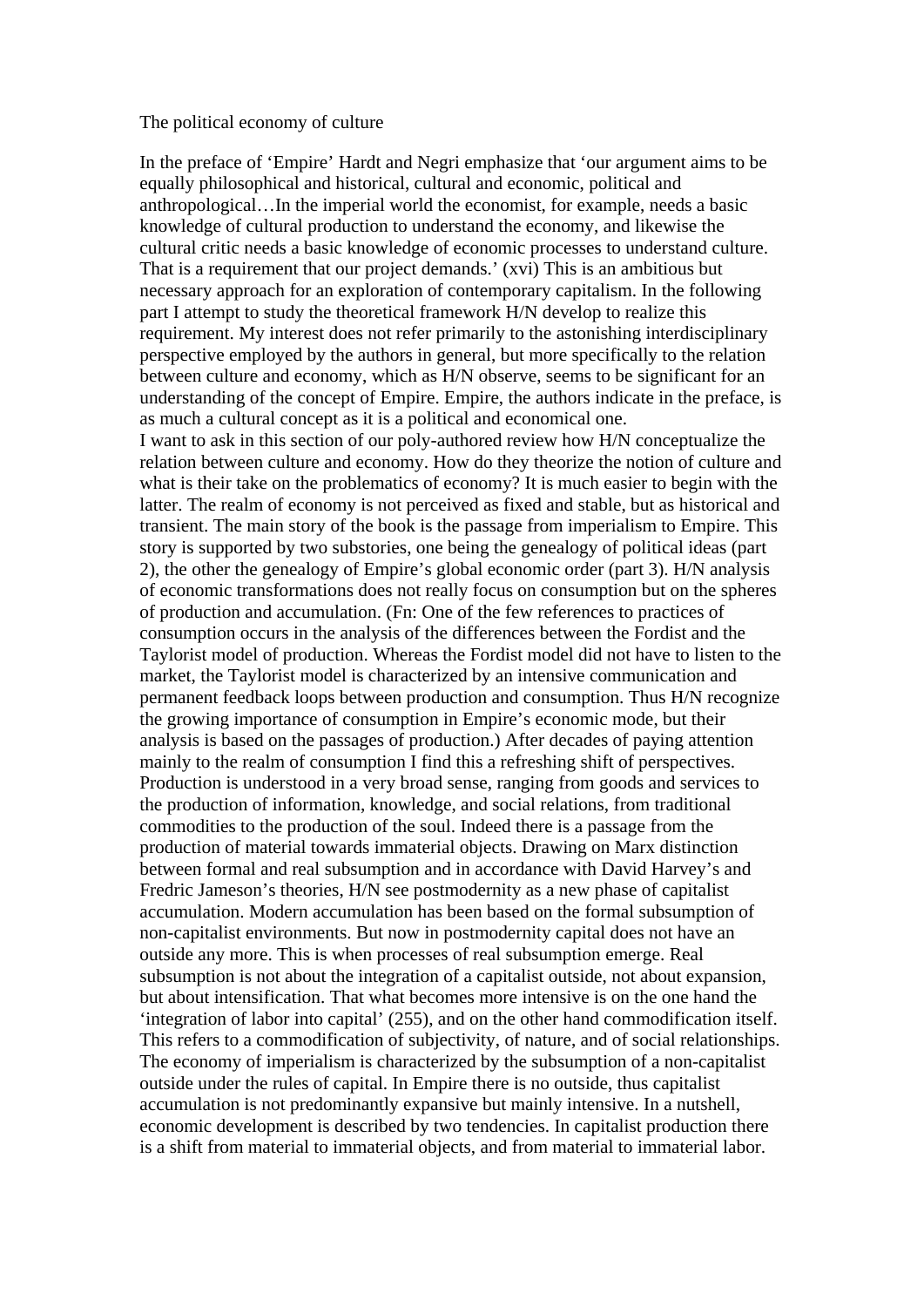In capitalist accumulation there is a shift from expansion and integration (formal subsumption) to intensification (real subsumption).

So much about their take on economy. But how do they deal with the notion of culture? This is less clear and less explicit. Repeatedly H/N acknowledge the relevance of culture for an analysis of late/postmodern/global capitalism. However it is difficult to find an explicit argument on culture in the book. The authors do not develop or even refer to any theories or concepts of culture, not to mention genealogies of culture. Culture in Empire seems to play the role of the background in a modern painting - important as context, framing or structure, but still in the background, not worthy enough to be looked at by itself. But this is not the whole story. The book is full of themes strongly linked to the realm of culture. There are, perhaps most importantly, the issues of subjectivity, soul, pure life, biopower, and biopolitics. There is the claim, that modern or imperialistic orders with their clear distinction between inside and outside have been superseded by a postmodern or imperial order that only knows and produces degrees of hybridity and artificiality. There is the distinction between an old biological racism, and a new cultural racism based on national or ethnic differences. There is the blurring of boundaries between private and public spaces. There are ideologies and values. There is a growing importance of immaterial labor, of affect, communication, information, knowledge, and networking. There is a global market thriving on circulation, mobility, diversity, difference, and hybridity. There are corporate cultures and cultures of social movements. Finally there is an outline of imperial command, which is first of all cultural. Empire's apparatus of power is described as inclusive, differential, and managerial.

Culture in modernity, it seems, stands somehow in contrast to nature and biology. It is something that is made. Nature seems to be constructed too, but not as much. 'We are accustomed to thinking that nature and biology are fixed and immutable but that culture is plastic and fluid.' (192). It is only in the postmodern world that 'all phenomena and forces are artificial.' (187) Nature has been overcome. As H/N do not introduce a definition or concept of culture, it is a difficult task to understand how they link culture and economy. They observe an 'increasing indistinguishability of economic and cultural phenomena' (275). But how does this show? And why are both culture and economy becoming inseparable? What are the historical reasons that bring both realms closer together? On the one hand culture has become industrialized. 'Previous stages of industrial revolution introduced mashinemade consumer goods and then mashine-made mashines, but now we find ourselves confronted with mashine-made raw materials and foodstuff - in short, mashine-made nature and mashine-made culture.' (272) There are however some indications in the book that H/N perceive the notion or the idea of culture as more or less historically stable. Thus a genealogy of culture does not seem to be important for the authors. The transforming factors seem to be cultural contents like meanings, values, ideologies, and social practices. These values, ideologies, and practices however are not described as mashine-made, on the contrary they are perceived as both somehow authentic (even if H/N would never use this term), and as powerful. This can perhaps best be illustrated in some of their writing on social movements in the 1960s and 70s (272-276). These social movements initiated an assault on the disciplinary regime, which no longer succeeded in containing the needs and desires of young people. This transvaluation of values opened the way for a transformation of labor power. That is to say the new values of new social movements and new subjectivities - mobility, flexibility, cooperation, affect, communication, creativity, and playfulness - became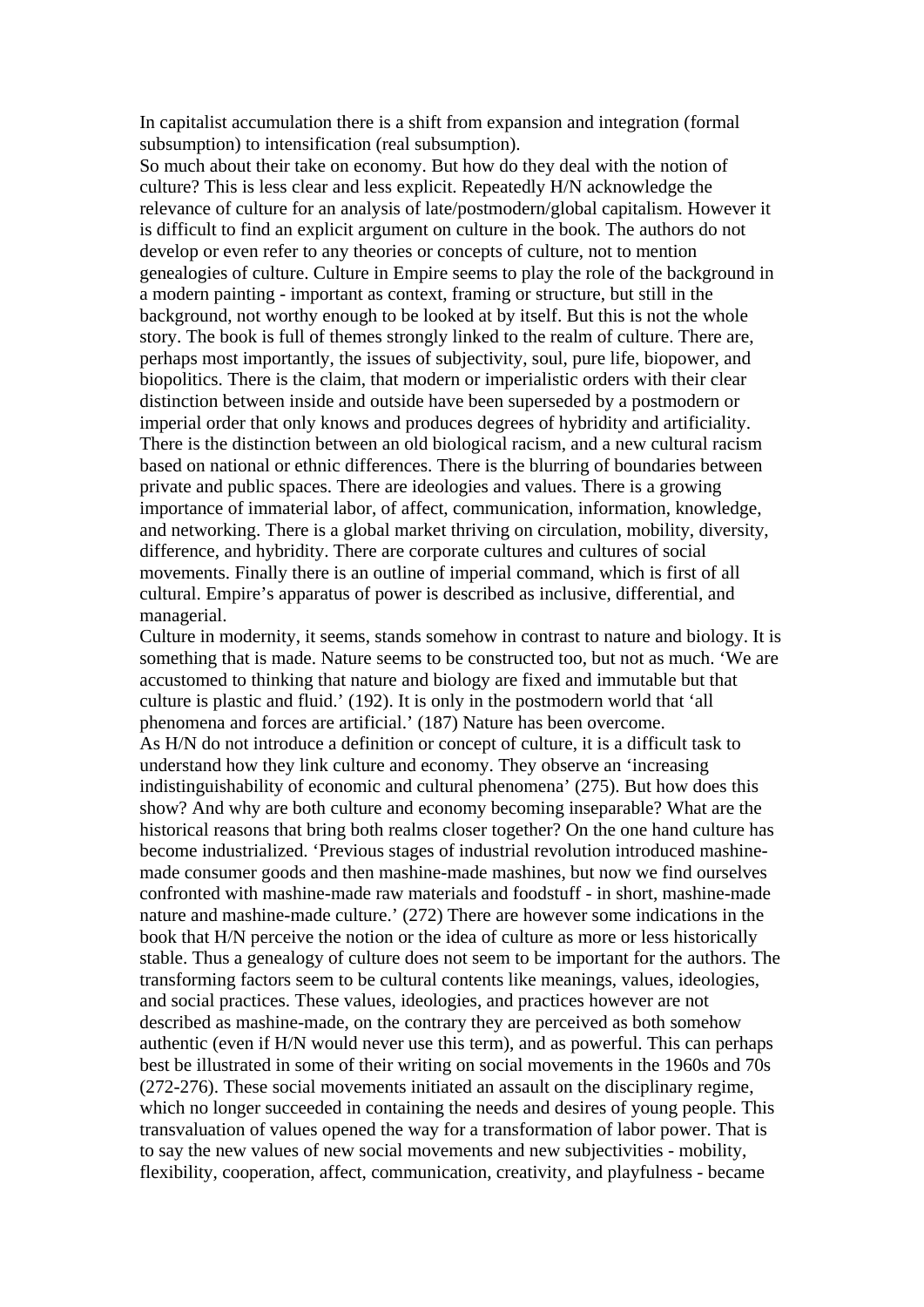the defining values of late capitalist production in the subsequent decades. H/N explicitly focus on the economic relevance of social movements. They stress their 'profound economic power' (275).

In short, H/N perception of culture is ambivalent, to say the least. They see a historical development towards the spectacle and towards a mashine-made and artificial culture, which is not too far away from Horkheimer's and Adorno's analysis of cultural industries. But they also see culture as a potential for positive change, culture embedded in social movements which bring about transvaluation of values and transformations of economic production and labor power. Are both perceptions of culture intrinsically connected? Regrettably, H/N do not elaborate on these issues any further.

One of the main themes in 'Empire' is an analysis and critique of contemporary capitalism. It is the attempt to write a critique of political economy for the  $21<sup>st</sup>$ century. This critique constantly navigates between Marx and poststructuralism. If for nothing else, this attempt justifies all the attention and credit 'Empire' received so far. 'Empire' leaves behind traditional political economy concepts. As Negri (1999: 79) states elsewhere, there is a need to reconsider the problems of value and political economy not from above but 'from below'. Perhaps one of the strongest ideas in the book is the assertion that in Empire value (in particular the value of labor power) is beyond measure. The measurement of value, H/N argue, has always been linked to a transcendent order. On the plane of pure immanence value is outside measure, is immeasurable. According to H/N even Marx's theory of value really is a theory 'of the measurement of value' (355). 'Today labor is immediately a social force animated by the powers of knowledge, affect, science and language. Indeed, labor is the productive activity of a general intellect and a general body outside measure. Labor appears simply as the power to act.' (357) As labor became increasingly immaterial (affective, informational, analytic and symbolic), the possibilities of measuring its value (its exchange value) in calculable quantities continuously declined. This is a powerful hypothesis, one with serious economic consequences, if true. The developments of the stock market in the last five years support it in a way. The tremendous rise of shares related to new economy sectors and their successive decline reflects the problem of measuring ideas, information, and innovation. Indeed this may well be the real reason for the rise and fall of the new economy. But is the same true for affective labor and for sectors linked to the so-called attention economy and to service industries (nurses, waitresses etc.)? I would insist on these distinctions and argue that the problem of measuring labor value is much more visible in those forms of immaterial labor that are connected to information, knowledge, ideas, and innovation, and less difficult with forms of affective labor.

The problem with H/N's powerful hypothesis is that it lacks a more careful elaboration. Furthermore it needs to be put in the context of competing ideas and discussions. For example how does this relate to Bourdieu's theory of different forms of capital? Cultural capital and social capital clearly are - like immaterial labor - not measurable on scales. Bourdieu's qualitative mode of measurement - that is high and low cultural or social capital - is not based on calculation, but on judgement. Further how does it relate to the work of a French group of economic sociologists labeled 'the economics of convention' (Boltanski/Thevenot 1991; Chiapello 1998;

Boltanski/Chiapello 1999)? This group develops a sociological theory of value. This body of work is based on the premise that value is not only based on (one way of) economic calculation, but on multiple principles of evaluation and multiple orders of